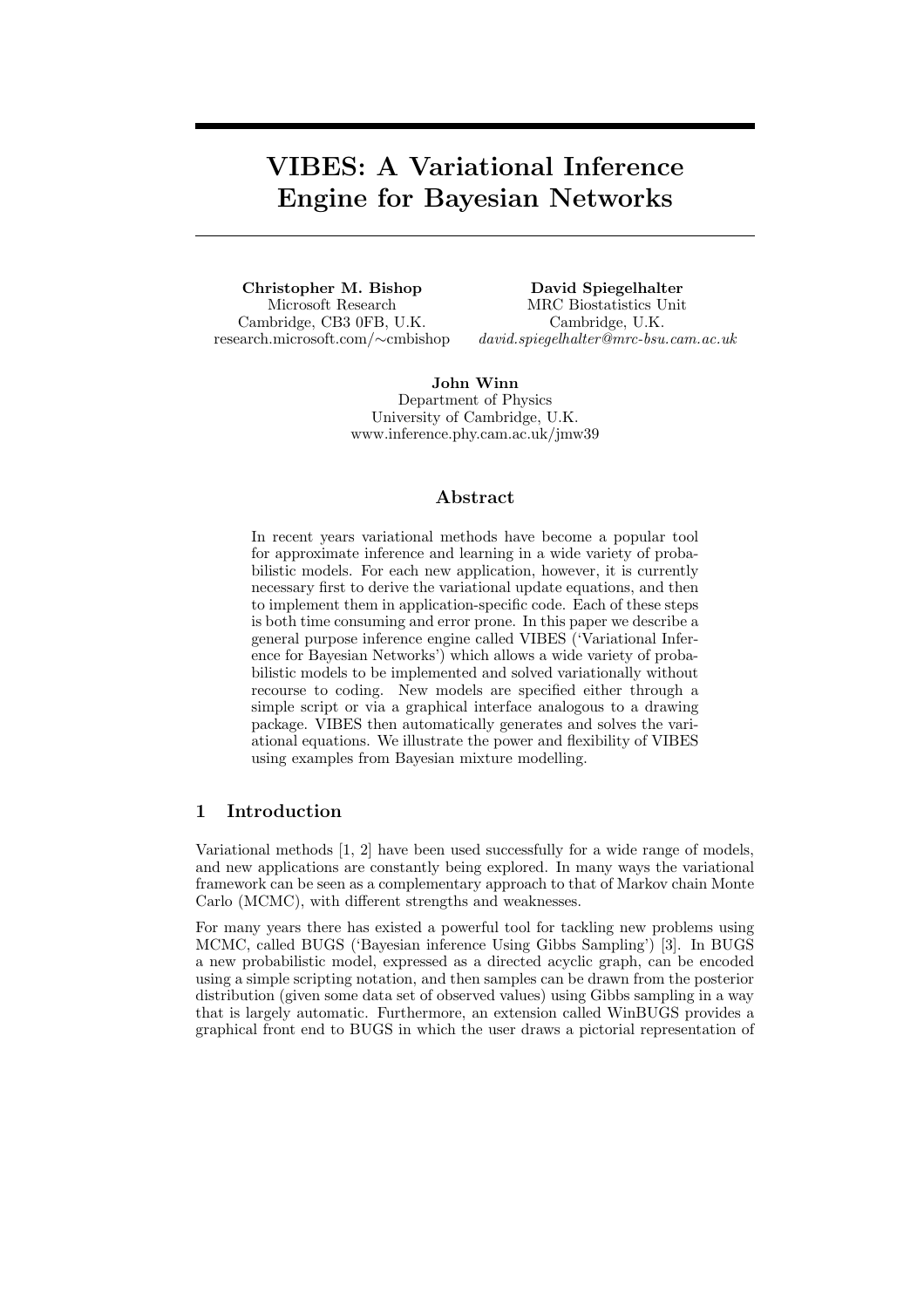the directed graph, and this automatically generates the required script.

We have been inspired by the success of BUGS to produce an analogous tool for the solution of problems using variational methods. The challenge is to build a system that can handle a wide range of graph structures, a broad variety of common conditional probability distributions at the nodes, and a range of variational approximating distributions. All of this must be achieved whilst also remaining computationally efficient.

## 2 A General Framework for Variational Inference

In this section we briefly review the variational framework, and then we characterise a large class of models for which the variational method can be implemented automatically. We denote the set of all variables in the model by  $W = (V, X)$  where V are the visible (observed) variables and X are the hidden (latent) variables. As with BUGS, we focus on models that are specified in terms of an acyclic directed graph (treatment of undirected graphical models is equally possible and is somewhat more straightforward). The joint distribution  $P(V, X)$  is then expressed in terms of conditional distributions  $P(W_i|pa_i)$  at each node i, where  $pa_i$  denotes the set of variables corresponding to the parents of node  $i$ , and  $W_i$  denotes the variable, or group of variables, associated with node  $i$ . The joint distribution of all variables is then given by the product of the conditionals  $P(V, X) = \prod_i P(W_i | pa_i)$ .

Our goal is to find a variational distribution  $Q(X|V)$  that approximates the true posterior distribution  $P(X|V)$ . To do this we note the following decomposition of the log marginal probability of the observed data, which holds for any choice of distribution  $Q(X|V)$ 

$$
\ln P(V) = \mathcal{L}(Q) + \text{KL}(Q||P) \tag{1}
$$

where

$$
\mathcal{L}(Q) = \sum_{X} Q(X|V) \ln \frac{P(V,X)}{Q(X|V)} \tag{2}
$$

$$
KL(Q||P) = -\sum_{X} Q(X|V) \ln \frac{P(X|V)}{Q(X|V)}
$$
(3)

and the sums are replaced by integrals in the case of continuous variables. Here  $KL(Q||P)$  is the Kullback-Leibler divergence between the variational approximation  $Q(X|V)$  and the true posterior  $P(X|V)$ . Since this satisfies  $KL(Q||P) \geq 0$  it follows from (1) that the quantity  $\mathcal{L}(Q)$  forms a lower bound on  $\ln P(V)$ .

We now choose some family of distributions to represent  $Q(X|V)$  and then seek a member of that family that maximizes the lower bound  $\mathcal{L}(Q)$ . If we allow  $Q(X|V)$ to have complete flexibility then we see that the maximum of the lower bound occurs for  $Q(X|V) = P(X|V)$  so that the variational posterior distribution equals the true posterior. In this case the Kullback-Leibler divergence vanishes and  $\mathcal{L}(Q)$  =  $\ln P(V)$ . However, working with the true posterior distribution is computationally intractable (otherwise we wouldn't be resorting to variational methods). We must therefore consider a more restricted family of Q distributions which has the property that the lower bound (2) can be evaluated and optimized efficiently and yet which is still sufficiently flexible as to give a good approximation to the true posterior distribution.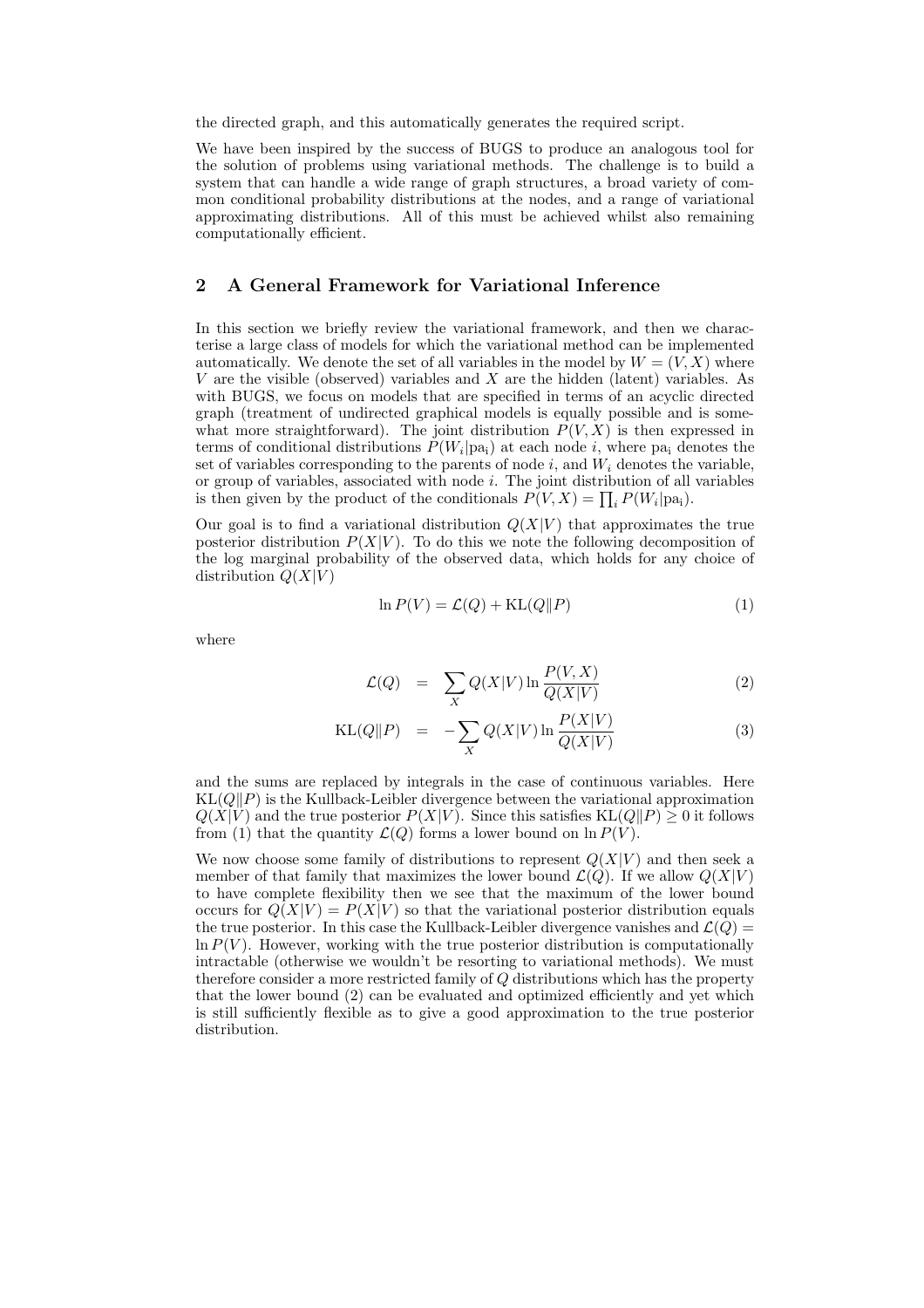#### 2.1 Factorized Distributions

For the purposes of building VIBES we have focussed attention initially on distributions that factorize with respect to disjoint groups  $X_i$  of variables

$$
Q(X|V) = \prod_i Q_i(X_i). \tag{4}
$$

This approximation has been successfully used in many applications of variational methods [4, 5, 6]. Substituting (4) into (2) we can maximize  $\mathcal{L}(Q)$  variationally with respect to  $Q_i(X_i)$  keeping all  $Q_i$  for  $j \neq i$  fixed. This leads to the solution

$$
\ln Q_i^*(X_i) = \langle \ln P(V, X) \rangle_{\{j \neq i\}} + \text{const.}
$$
\n(5)

where  $\langle \cdot \rangle_k$  denotes an expectation with respect to the distribution  $Q_k(X_k)$ . Taking exponentials of both sides and normalizing we obtain

$$
Q_i^{\star}(X_i) = \frac{\exp\langle\ln P(V, X)\rangle_{\{j \neq i\}}}{\sum_{X_i} \exp\langle\ln P(V, X)\rangle_{\{j \neq i\}}}.\tag{6}
$$

Note that these are coupled equations since the solution for each  $Q_i(X_i)$  depends on expectations with respect to the other factors  $Q_{j\neq i}$ . The variational optimization proceeds by initializing each of the  $Q_i(X_i)$  and then cycling through each factor in turn replacing the current distribution with a revised estimate given by (6). The current version of VIBES is based on a factorization of the form (4) in which each factor  $Q_i(X_i)$  corresponds to one of the nodes of the graph (each of which can be a composite node, as discussed shortly).

An important property of the variational update equations, from the point of view of VIBES, is that the right hand side of (6) does not depend on all of the conditional distributions  $P(W_i|pa_i)$  that define the joint distribution but only on those that have a functional dependence on  $X_i$ , namely the conditional  $P(X_i|pa_i)$ , together with the conditional distributions for any children of node i since these have  $X_i$  in their parent set. Thus the expectations that must be performed on the right hand side of  $(6)$  involve only those variables lying in the Markov blanket of node i, in other words the parents, children and co-parents of  $i$ , as illustrated in Figure 1(a). This is a key concept in VIBES since it allows the variational update equations to be expressed in terms of local operations, which can therefore be expressed in terms of generic code which is independent of the global structure of the graph.

#### 2.2 Conjugate Exponential Models

It has already been noted [4, 5] that important simplifications to the variational update equations occur when the distributions of the latent variables, conditioned on their parameters, are drawn from the exponential family and are conjugate with respect to the prior distributions of the parameters. Here we adopt a somewhat different viewpoint in that we make no distinction between latent variables and model parameters. In a Bayesian setting these both correspond to unobserved stochastic variables and can be treated on an equal footing. This allows us to consider conjugacy not just between variables and their parameters, but hierarchically between all parent-child pairs in the graph.

Thus we consider models in which each conditional distribution takes the standard exponential family form

$$
\ln P(X_i|Y) = \phi_i(Y)^{\mathrm{T}} u_i(X_i) + f_i(X_i) + g_i(Y) \tag{7}
$$

where the vector  $\phi(Y)$  is called the *natural parameter* of the distribution. Now consider a node  $Z_j$  with parent  $X_i$  and co-parents  $\text{cp}_j^{(i)}$ , as indicated in Figure 1(a).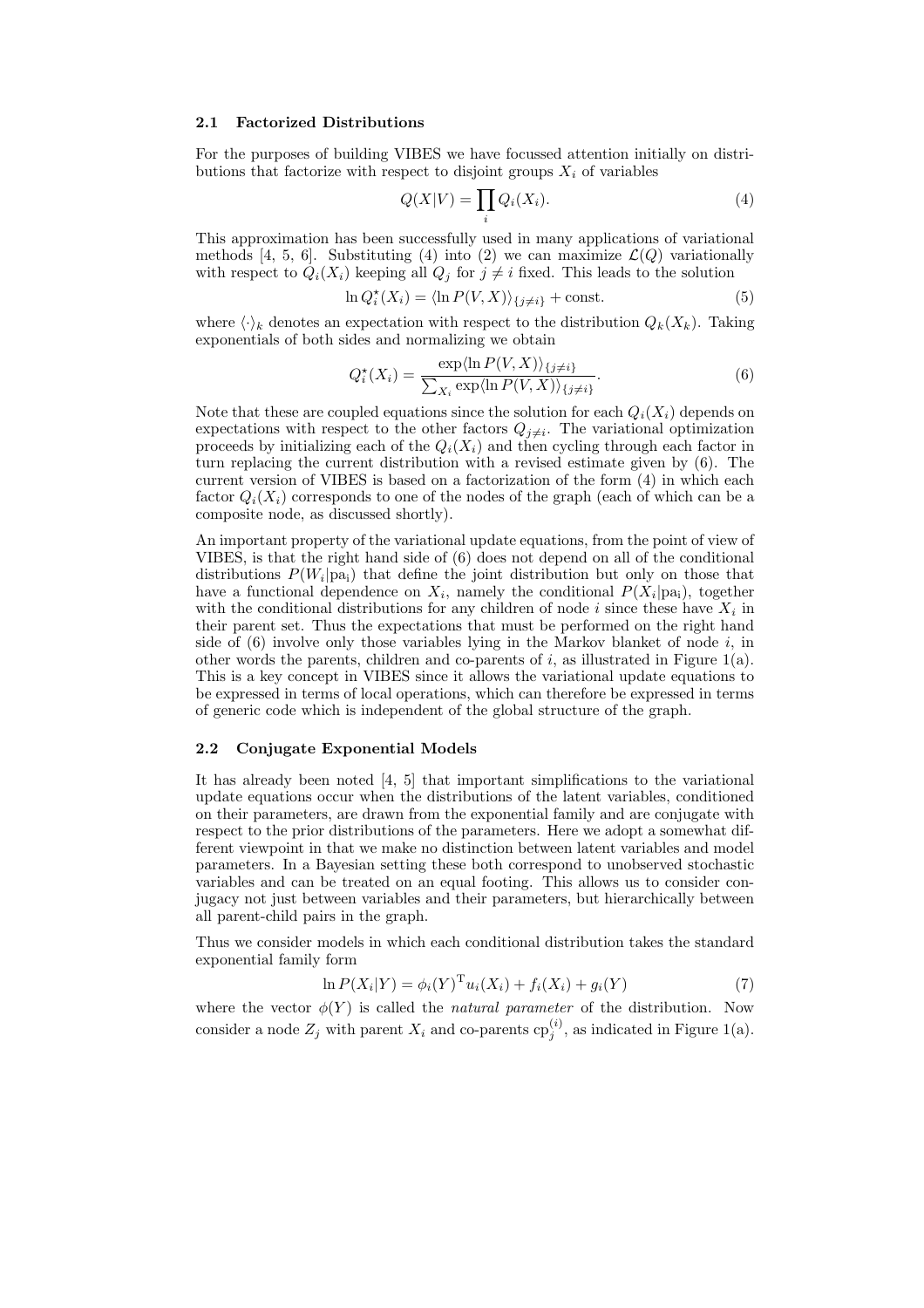

Figure 1: (a) A central observation is that the variational update equations for node  $X_i$  depend only on expectations over variables appearing in the Markov blanket of  $X_i$ , namely the set of parents, children and co-parents. (b) Hinton diagram of  $\langle W \rangle$ from one of the components in the Bayesian PCA model, illustrating how all but three of the PCA eigenvectors have been suppressed.

As far as the pair of nodes  $X_i$  and  $Z_j$  are concerned, we can think of  $P(X_i|Y)$ as a prior over  $X_i$  and the conditional  $P(Z_j | X_i, \text{cp}_j^{(i)})$  as a (contribution to) the likelihood function. Conjugacy requires that, as a function of  $X_i$ , the product of these two conditionals must take the same form as (7). Since the conditional  $P(Z_j | X_i, \text{cp}_j^{(i)})$  is also in the exponential family it can be expressed as

$$
\ln P(Z_j|X_i, \text{cp}_j^{(i)}) = \phi_j(X_i, \text{cp}_j^{(i)})^{\text{T}} u_j(Z_j) + f_j(Z_j) + g_j(X_i, \text{cp}_j^{(i)}).
$$
 (8)

Conjugacy then requires that this be expressible in the form

$$
\ln P(Z_j|X_i, \text{cp}_j^{(i)}) = \widetilde{\phi}_{j \to i}(Z_j, \text{cp}_j^{(i)}) \ {}^{\text{T}} u_i(X_i) + \lambda(Z_j, \text{cp}_j^{(i)}) \tag{9}
$$

for some choice of functions  $\widetilde{\phi}$  and  $\lambda$ . Since this must hold for each of the parents of  $Z_j$  it follows that  $\ln P(Z_j | X_i, \text{cp}_j^{(i)})$  must be a multi-linear function of the  $u_k(X_k)$  for each of the parents  $X_k$  of node  $\overline{XZ_j}$ . Also, we observe from (8) that the dependence of  $\ln P(Z_j | X_i, \text{cp}_j^{(i)})$  on  $Z_j$  is again linear in the function  $u_j(Z_j)$ . We can apply a similar argument to the conjugate relationship between node  $X_j$  and each of its parents, showing that the contribution from the conditional  $P(X_i|Y)$  can again be expressed in terms of expectations of the natural parameters for the parent node distributions. Hence the right hand side of the variational update equation (5) for a particular node  $X_i$  will be a multi-linear function of the expectations  $\langle u \rangle$  for each node in the Markov blanket of  $X_i$ .

The variational update equation then takes the form

$$
\ln Q_i^{\star}(X_i) = \left\{ \langle \phi_i(Y) \rangle_Y + \sum_{j=1}^M \langle \widetilde{\phi}_{j \to i}(Z_j, \text{cp}_j^{(i)}) \rangle_{Z_j, \text{cp}_j^{(i)}} \right\}^{\text{T}} u_i(X_i) + \text{const.} \quad (10)
$$

which involves summation of bottom up 'messages'  $\langle \phi_{j\rightarrow i} \rangle_{Z_j, \text{cp}_j^{(i)}}$  from the children together with a top-down message  $\langle \phi_i(Y) \rangle_Y$  from the parents. Since all of these messages are expressed in terms of the same basis  $u_i(\tilde{X}_i)$ , we can write compact, generic code for updating any type of node, instead of having to take account explicitly of the many possible combinations of node types in each Markov blanket.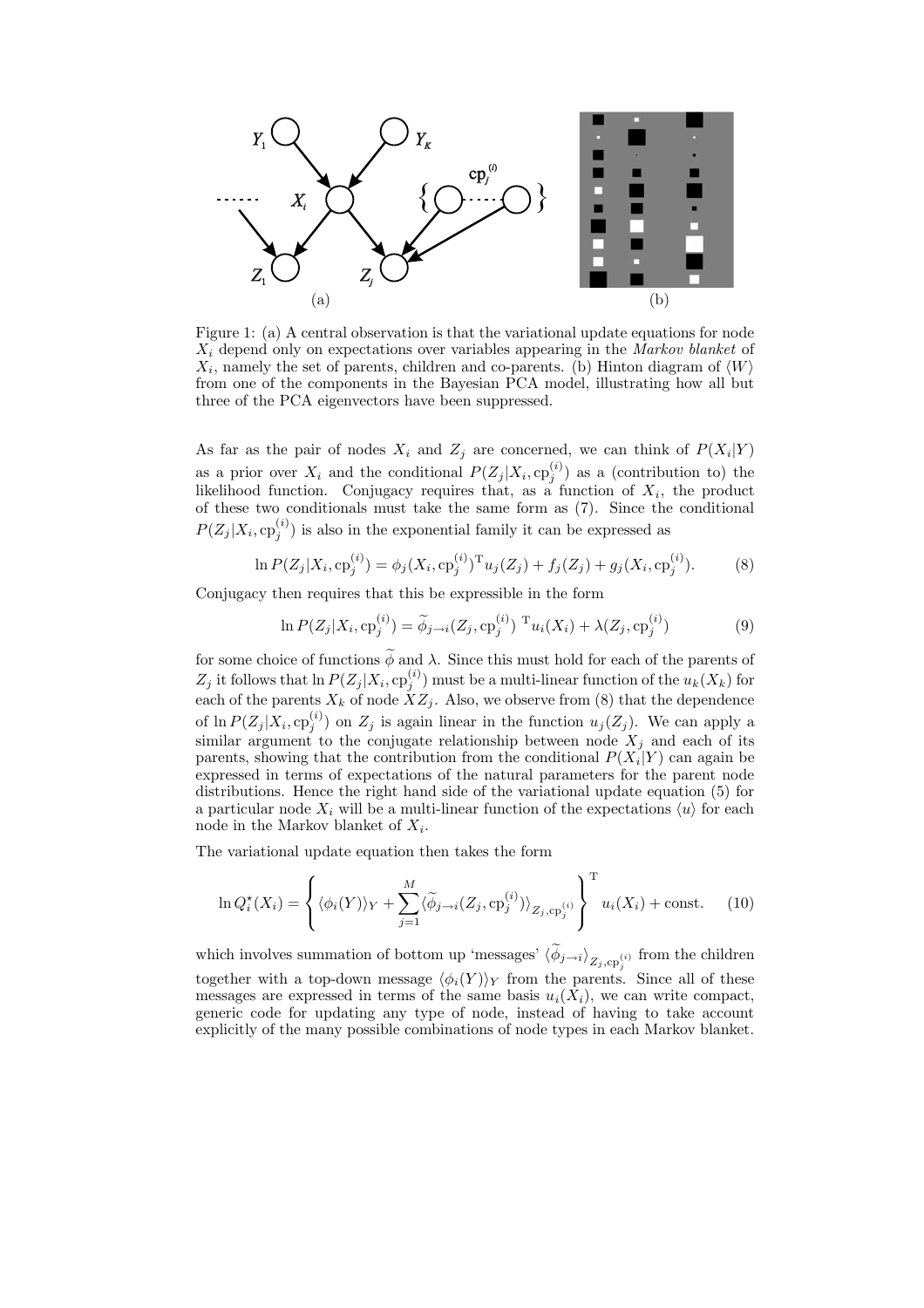As an example, consider the Gaussian  $\mathcal{N}(X|\mu, \tau^{-1})$  for a single variable X with mean  $\mu$  and precision (inverse variance)  $\tau$ . The natural coordinates are  $u_X$  =  $[X, X^2]^T$  and the natural parameterization is  $\phi = [\mu \tau, -\tau/2]^T$ . Then  $\langle u \rangle = [\mu, \mu^2 +$  $[\tau^{-1}]^{\mathrm{T}}$ , and the function  $f_i(X_i)$  is simply zero in this case. Conjugacy allows us to choose a distribution for the parent  $\mu$  that is Gaussian and a prior for  $\tau$  that is a Gamma distribution. The corresponding natural parameterizations and update messages are given by

$$
u_{\mu} = \begin{bmatrix} \mu \\ \mu^2 \end{bmatrix}, \langle \widetilde{\phi}_{X \to \mu} \rangle = \begin{bmatrix} \langle \tau \rangle \langle X \rangle \\ -\langle \tau \rangle \langle 2 \end{bmatrix}, u_{\tau} = \begin{bmatrix} \tau \\ \ln \tau \end{bmatrix}, \langle \widetilde{\phi}_{X \to \tau} \rangle = \begin{bmatrix} -\langle (X - \mu)^2 \rangle \\ 1/2 \end{bmatrix}.
$$

We can similarly consider multi-dimensional Gaussian distributions, with a Gaussian prior for the mean and a Wishart prior for the inverse covariance matrix.

A generalization of the Gaussian is the rectified Gaussian which is defined as  $P(X|\mu, \tau) \propto \mathcal{N}(X|\mu, \tau)$  for  $X \geq 0$  and  $P(X|\mu, \tau) = 0$  for  $X < 0$ , for which moments can be expressed in terms of the 'erf' function. This rectification corresponds to the introduction of a step function, whose logarithm corresponds to  $f_i(X_i)$  in (7), which is carried through the variational update equations unchanged. Similarly, we can consider doubly truncated Gaussians, which are non-zero only over some finite interval.

Another example is the discrete distribution for categorical variables. These are most conveniently represented using the 1-of-K scheme in which  $S = \{S_k\}$  with  $k = 1, \ldots, K, S_k \in \{0, 1\}$  and  $\sum_k S_k = 1$ . This has distribution  $P(S|\pi) = \prod_{k=1}^K \pi_k^{S_k}$  and we can place a conjugate Dirichlet distribution over the parameters  $\{\pi_k\}$ .

#### 2.3 Allowable Distributions

We now characterize the class of models that can be solved by VIBES using the factorized variational distribution given by (4). First of all we note that, since a Gaussian variable can have a Gaussian parent for its mean, we can extend this hierarchically to any number of levels to give a sub-graph which is a DAG of Gaussian nodes of arbitrary topology. Each Gaussian can have Gamma (or Wishart) prior over its precision.

Next, we observe that discrete variables  $S = \{S_k\}$  can be used to construct 'pick' functions which choose a particular parent node Y from amongst several conjugate parents  $\{Y_k\}$ , so that  $\widehat{Y} = Y_k$  when  $s_k = 1$ , which can be written  $\widehat{Y} = \prod_{k=1}^K Y_k^{S_k}$ . Under any non-linear function  $h(\cdot)$  we have  $h(Y) = \prod_{k=1}^{K} h(Y_k)^{S_k}$ . Furthermore the expectation under S takes the form  $\langle h(Y) \rangle_S = \sum_k \langle S_k \rangle \overline{h}(Y_k)$ . Variational inference will therefore be tractable for this model provided it is tractable for each of the parents  $Y_k$  individually.

Thus we can handle the following very general architecture: an arbitrary DAG of multinomial discrete variables (each having Dirichlet priors) together with an arbitrary DAG of linear Gaussian nodes (each having Wishart priors) and with arbitrary pick links from the discrete nodes to the Gaussian nodes. This graph represents a generalization of the Gaussian mixture model, and includes as special cases models such as hidden Markov models, Kalman filters, factor analysers and principal component analysers, as well as mixtures and hierarchical mixtures of all of these.

There are other classes of models that are tractable under this scheme, for example Poisson variables having Gamma priors, although these may be of limited interest.

We can further extend the class of tractable models by considering nodes whose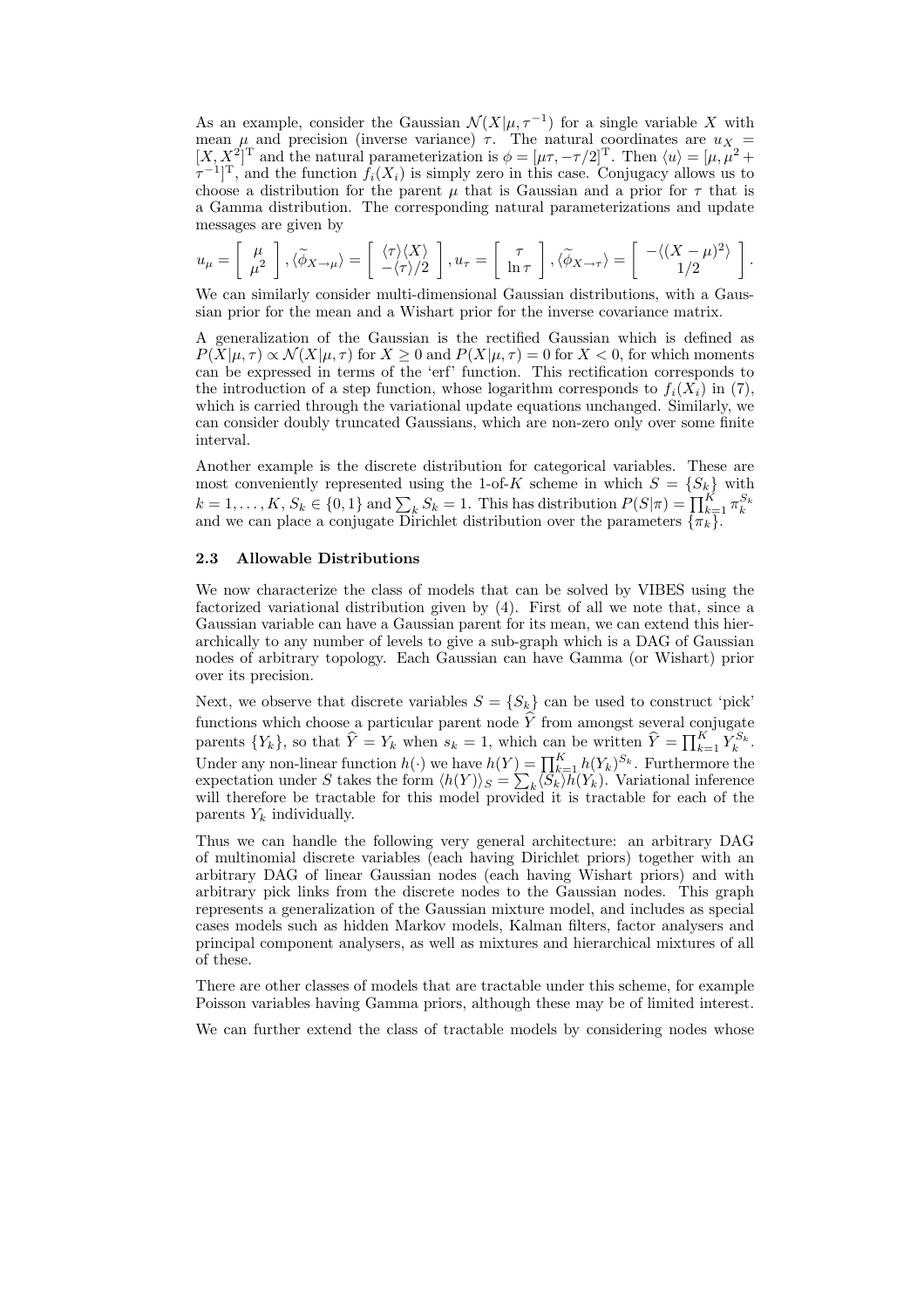natural parameters are formed from deterministic functions of the states of several parents. This is a key property of the VIBES approach which, as with BUGS, greatly extends its applicability. Suppose we have some conditional distribution  $P(X|Y, \ldots)$ and we want to make Y some deterministic function of the states of some other nodes  $\psi(Z_1,\ldots,Z_M)$ . In effect we have a pseudo-parent that is a deterministic function of other nodes, and indeed is represented explicitly through additional deterministic nodes in the graphical interface both to WinBUGS and to VIBES. This will be tractable under VIBES provided the expectation of  $u_{\psi}(\psi)$  can be expressed in terms of the expectations of the corresponding functions  $u_i(Z_i)$  of the parents. The pick functions discussed earlier are a special case of these deterministic functions.

Thus for a Gaussian node the mean can be formed from products and sums of the states of other Gaussian nodes provided the function is linear with respect to each of the nodes. Similarly, the precision of the Gaussian can comprise the products (but not sums) of any number of Gamma distributed variables.

Finally, we have seen that continuous nodes can have both discrete and continuous parents but that discrete nodes can only have discrete parents. We can allow discrete nodes to have continuous parents by stepping outside the conjugate-exponential framework by exploiting a variational bound on the logistic sigmoid function [1].

We also wish to be able to evaluate the lower bound (2), both to confirm the correctness of the variational updates (since the value of the bound should never decrease), as well as to monitor convergence and set termination criteria. This can be done efficiently, largely using quantities that have already been calculated during the variational updates.

## 3 VIBES: A Software Implementation

Creation of a model in VIBES simply involves drawing the graph (using operations similar to those in a simple drawing package) and then assigning properties to each node such as the functional form for the distribution, a list of the other variables it is conditioned on, and the location of the corresponding data file if the node is observed. The menu of distributions available to the user is dynamically adjusted at each stage to ensure that only valid conjugate models can be constructed.

As in WinBUGS we have adopted the convention of making logical (deterministic) nodes explicit in the graphical representation as this greatly simplifies the specification and interpretation of the model. We also use the 'plate' notation of a box surrounding one or more nodes to denote that those nodes are replicated some number of times as specified by the parameter appearing in the bottom right hand corner of the box.

#### 3.1 Example: Bayesian Mixture Models

We illustrate VIBES using a Bayesian model for a mixture of M probabilistic PCA distributions, each having maximum intrinsic dimensionality of q, with a sparse prior [6], for which the VIBES implementation is shown in Figure 2. Here there are N observations of the vector  $t$  whose dimensionality is  $d$ , as indicated by the plates. The dimensionality of the other variables is also determined by which plates they are contained in (e.g. W has dimension  $d \times q \times M$  whereas  $\tau$  is a scalar). Variables t, x, W and  $\mu$  are Gaussian,  $\tau$  and  $\alpha$  have Gamma distributions, S is discrete and  $\pi$  is Dirichlet.

Once the model is completed (and the file or files containing the observed variables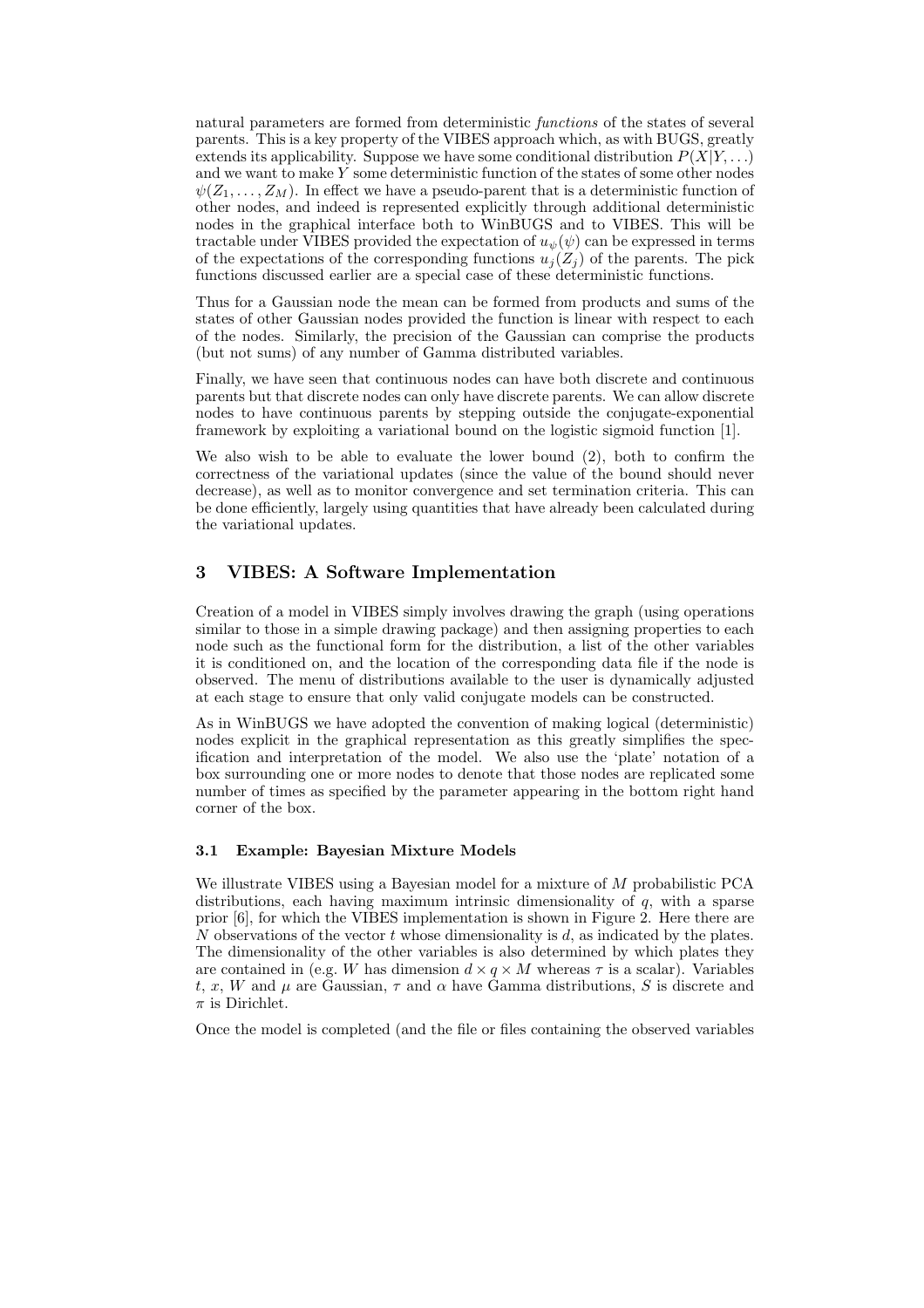

Figure 2: Screen shot from VIBES showing the graph for a mixture of probabilistic PCA distributions. The node t is coloured black to denote that this variable is observed, and the node 'alpha' has been highlighted and its properties (e.g. the form of the distribution) can be changed using the menus on the left hand side. The node labelled  $x.W+mu'$  is a deterministic node, and the double arrows denote deterministic relationships.

are specified) it is then 'compiled', which involves allocation of memory for the variables and initializing the distributions  $Q_i$  (which is done using simple heuristics but which can also be over-ridden by the user). If desired, monitoring of the lower bound (2) can be switched on (at the expense of slightly increased computation) and this can also be used to set a termination criterion. Alternatively the variational optimization can be run for a fixed number of iterations.

Once the optimization is complete various diagnostics can be used to probe the results, such as the Hinton diagram plot shown in Figure 1(b).

Now suppose we wish to modify the model, for instance by having a single set of hyper-parameters  $\alpha$  whose values are shared by all of the M components in the mixture, instead of having a separate set for each component. This simply involved dragging the  $\alpha$  node outside of the M plate using the mouse and then recompiling (since  $\alpha$  is now a vector of length q instead of a matrix of size  $M \times q$ ). This literally takes a few seconds, in contrast to the effort required to formulate the variational inference equations, and develop bespoke code, for a new model! The result is then optimized as before. A screen shot of the corresponding VIBES model is shown in Figure 3.

## 4 Discussion

Our early experiences with VIBES have shown that it dramatically simplifies the construction and testing of new variational models, and readily allows a range of alternative models to be evaluated on a given problem. Currently we are extending VIBES to cater for a broader range of variational distributions by allowing the user to specify a Q distribution defined over a subgraph of the true graph [7].

Finally, there are many possible extensions to the basic VIBES we have described